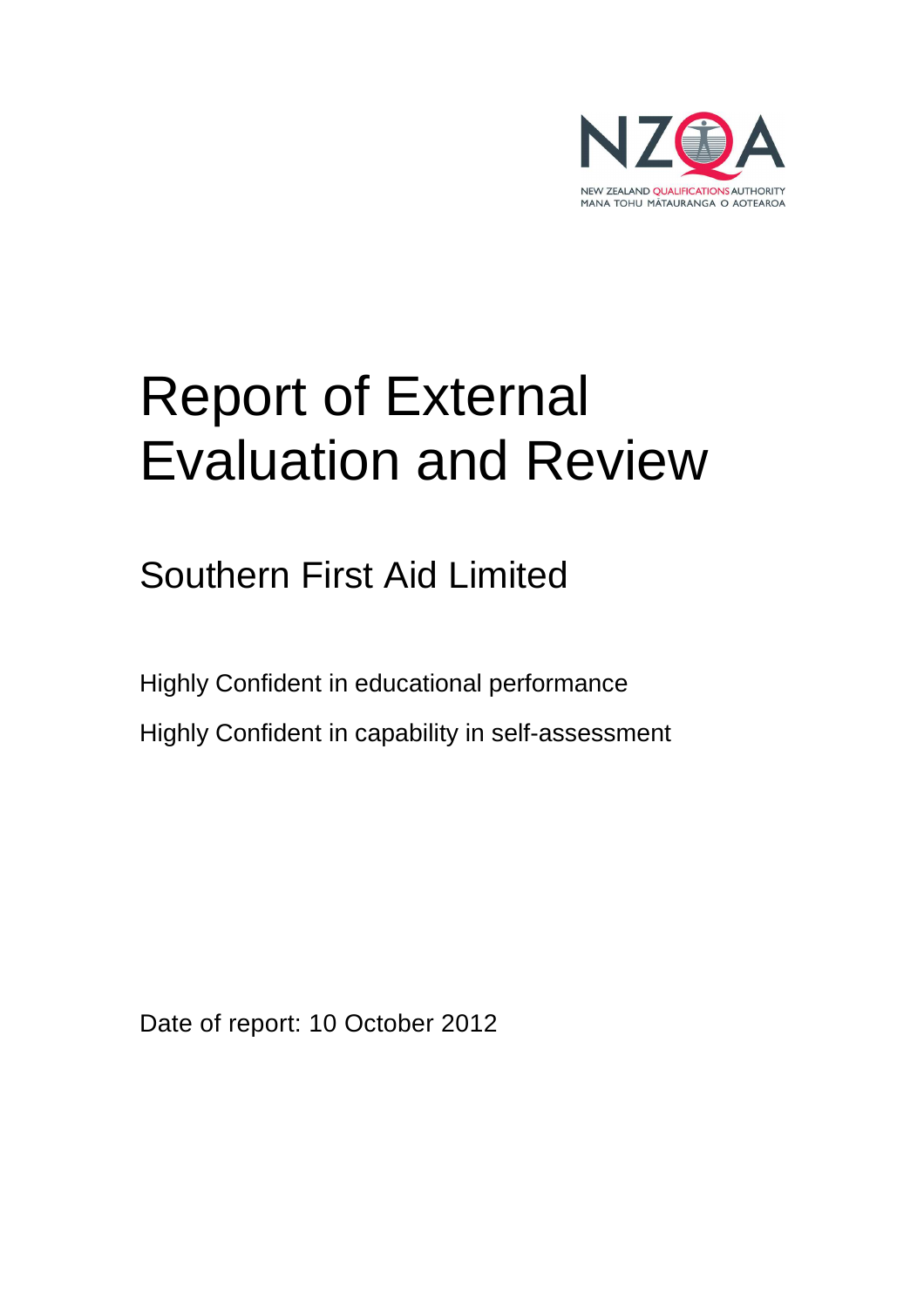## **Contents**

MoE Number: 7908 NZQA Reference: C07810 Date of EER visit: 14 August 2012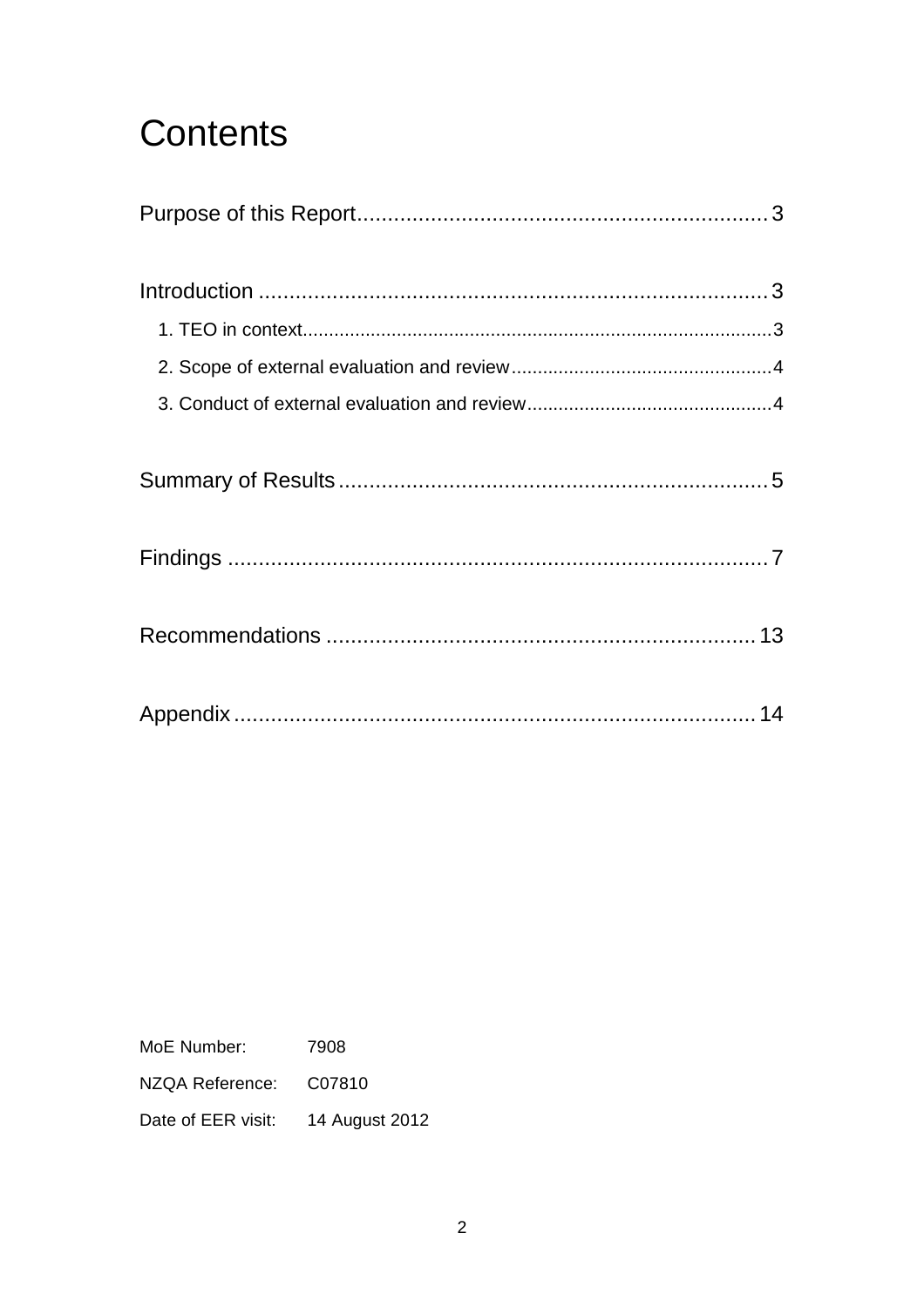## Purpose of this Report

The purpose of this external evaluation and review report is to provide a public statement about the Tertiary Education Organisation's (TEO) educational performance and capability in self-assessment. It forms part of the accountability process required by Government to inform investors, the public, students, prospective students, communities, employers, and other interested parties. It is also intended to be used by the TEO itself for quality improvement purposes.

## Introduction

### 1. TEO in context

| Name of TEO:                           | Southern First Aid Limited (SFA)                                                                                                                                                                                                                                                                                                                                                                                                                             |
|----------------------------------------|--------------------------------------------------------------------------------------------------------------------------------------------------------------------------------------------------------------------------------------------------------------------------------------------------------------------------------------------------------------------------------------------------------------------------------------------------------------|
| Type:                                  | Private training establishment (PTE)                                                                                                                                                                                                                                                                                                                                                                                                                         |
| Location:                              | 65 Goldfields Heights, Queenstown                                                                                                                                                                                                                                                                                                                                                                                                                            |
| Delivery sites:                        | At various workplaces                                                                                                                                                                                                                                                                                                                                                                                                                                        |
| First registered:                      | 24 August 2009                                                                                                                                                                                                                                                                                                                                                                                                                                               |
| Courses currently delivered            | <b>Workplace First Aid</b>                                                                                                                                                                                                                                                                                                                                                                                                                                   |
| Number of students:                    | Domestic: 23 trainees to date in 2012                                                                                                                                                                                                                                                                                                                                                                                                                        |
| Number of staff:                       | Sole owner operator                                                                                                                                                                                                                                                                                                                                                                                                                                          |
| Scope of active<br>accreditation:      | First Aid unit standards 25459, Provide first aid for<br>young children (1 credit), 26551 Provide first aid<br>for life threatening conditions (1 credit), 26552<br>Demonstrate knowledge of common first aid<br>conditions and how to respond to them (1 credit)                                                                                                                                                                                            |
| Distinctive characteristics:           | Workplace-based training to meet the needs of<br>business and the community in Queenstown and<br>Central Otago.                                                                                                                                                                                                                                                                                                                                              |
| Previous quality assurance<br>history: | SFA had an adverse moderation report in 2010<br>and had an action plan accepted by NZQA's<br>Tertiary Assessment and Moderation team. The<br>organisation received a favourable national<br>external moderation report on 23 August 2011. At<br>its first NZQA quality assurance visit, an audit in<br>March 2010, SFA did not meet two Policies and<br>Criteria for PTEs. The policies not met related to<br>governance and management, specifically public |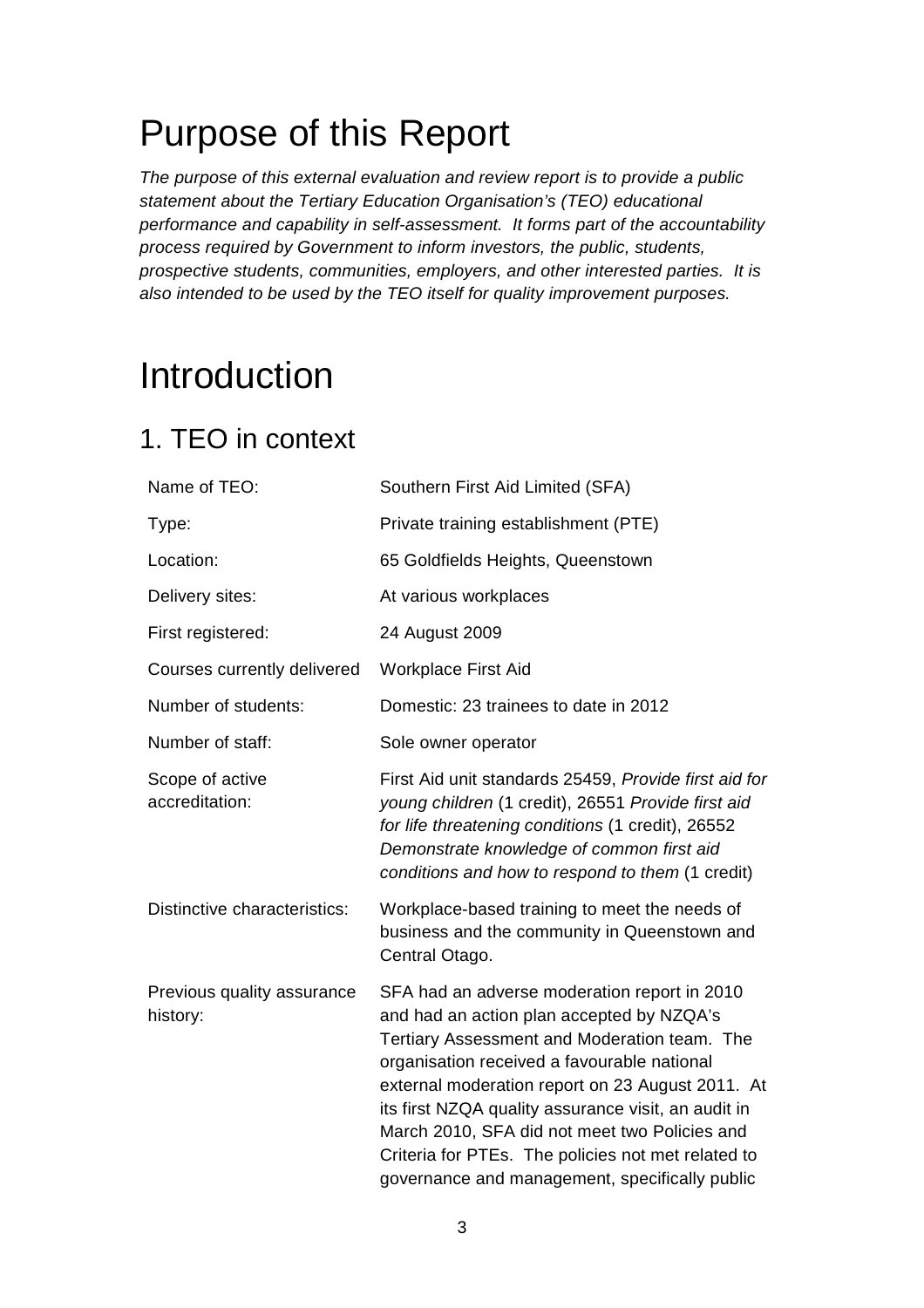information and the quality management system. The audit report noted that the quality management system needed to be updated to include policies and information on management, risk, and internal moderation. In addition, public information required editing to remove reference to unit standards for which SFA does not have accreditation. The website was amended during the audit and the student handbook was amended as part of an action plan to address the audit findings. These issues were re-checked as part of the external evaluation and review (EER) and SFA was found to be in full compliance.

### 2. Scope of external evaluation and review

The mandatory focus area selected was governance, management, and strategy, and the programme selected was Workplace First Aid, the only programme offered by SFA.

### 3. Conduct of external evaluation and review

All external evaluation and reviews are conducted in accordance with NZQA's published policies and procedures. The methodology used is described fully in the web document Policy and Guidelines for the Conduct of External Evaluation and Review available at: http://www.nzqa.govt.nz/providers-partners/registration-andaccreditation/external-evaluation-and-review/policy-and-guidelines-eer/introduction. The TEO has an opportunity to comment on the accuracy of this report, and any submissions received are fully considered by NZQA before finalising the report.

The evaluation team consisted of two evaluators who visited the owner for one day at his home in Queenstown, from where he undertakes administration and maintains resources, such as his van and mobile trailer. The evaluators spoke to the sole owner, managers of organisations who have sent staff to be trained by SFA, and a selection of trainees. A range of documentation was also sighted, including trainee feedback, employer feedback, course booklets, and assessment materials and an extensive internal audit document that included health and safety, maintenance of training equipment, and customer satisfaction information. The updated quality management system was also sighted and included policies and information on management, risk, and internal moderation – requirements dating from the 2010 audit.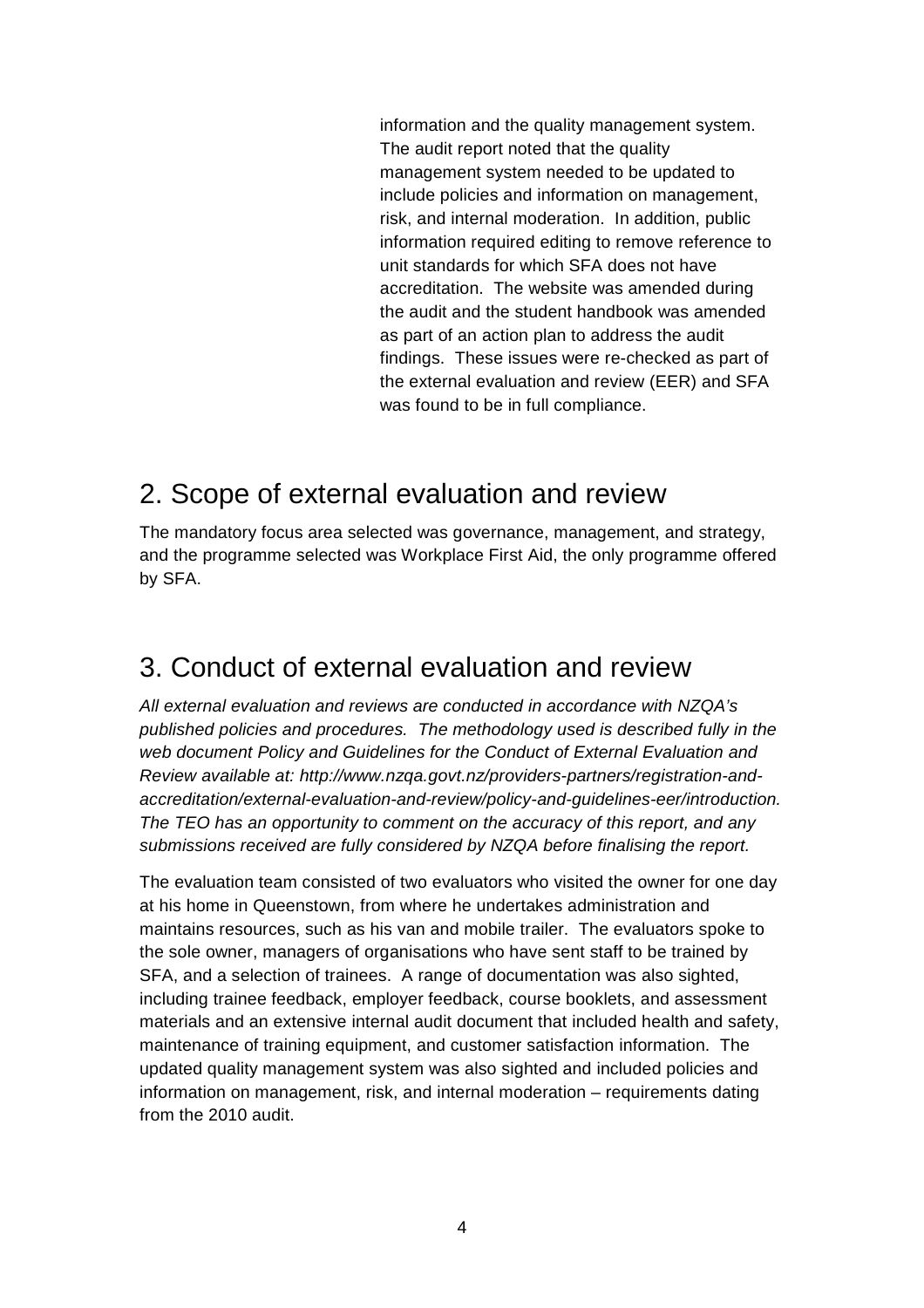## Summary of Results

### Statement of confidence on educational performance

NZQA is **Highly Confident** in the educational performance of **Southern First Aid Limited.**

SFA has trained 100 trainees over its three and a half years of operation. Of these trainees, 97 per cent have successfully completed the training. Most trainees are sent by their employers as their work requires an up-to-date first aid certificate. The eight-hour course is delivered over one day. Classes have a maximum of 14- 15 trainees to ensure the trainer has sufficient time to observe all the final assessments. Trainees are allowed two re-sits and, if still unsuccessful, are offered attendance at another class at no charge. The first aid certificate is valid for two years and three months and SFA is now at the point of re-contacting previous clients to book them in for the renewal of their certificate through attendance at a refresher course.

The company founder, sole manager, and trainer is highly experienced, with 32 years front-line service with St John Ambulance as an advanced paramedic with a mixture of urban, rural, and helicopter experience as well as experience as a first aid trainer for St John. While the trainer does not have a formal adult teaching qualification, the evaluation team received consistent feedback from trainees, employers, formal written evaluations, and informal unsolicited communications indicating that the trainer possesses a well-developed set of training skills. These include the ability to use trainees' experiences to engage them in the learning, using a variety of training approaches to accommodate different learning styles, using up-to-date audio-visual equipment, using his own experience to illustrate teaching points, and fostering a classroom atmosphere where the trainees are comfortable in asking questions, taking part in role-play, and working effectively in small groups.

While SFA has competitors in Queenstown, it has found a niche in the local first aid training market. To meet this niche, SFA provides training that is targeted to the clients' needs, is held at clients' workplaces, is offered at times that suit staff and management, and has no minimum class numbers. In addition, SFA is a mobile service, with all resources and equipment being transported to the client's workplace. Stakeholders spoken to by the evaluation team noted that SFA was their provider of choice because the trainer was easy to contact, responsive at short notice, had a reputation for running interactive and engaging training, and contextualised the training to each workplace.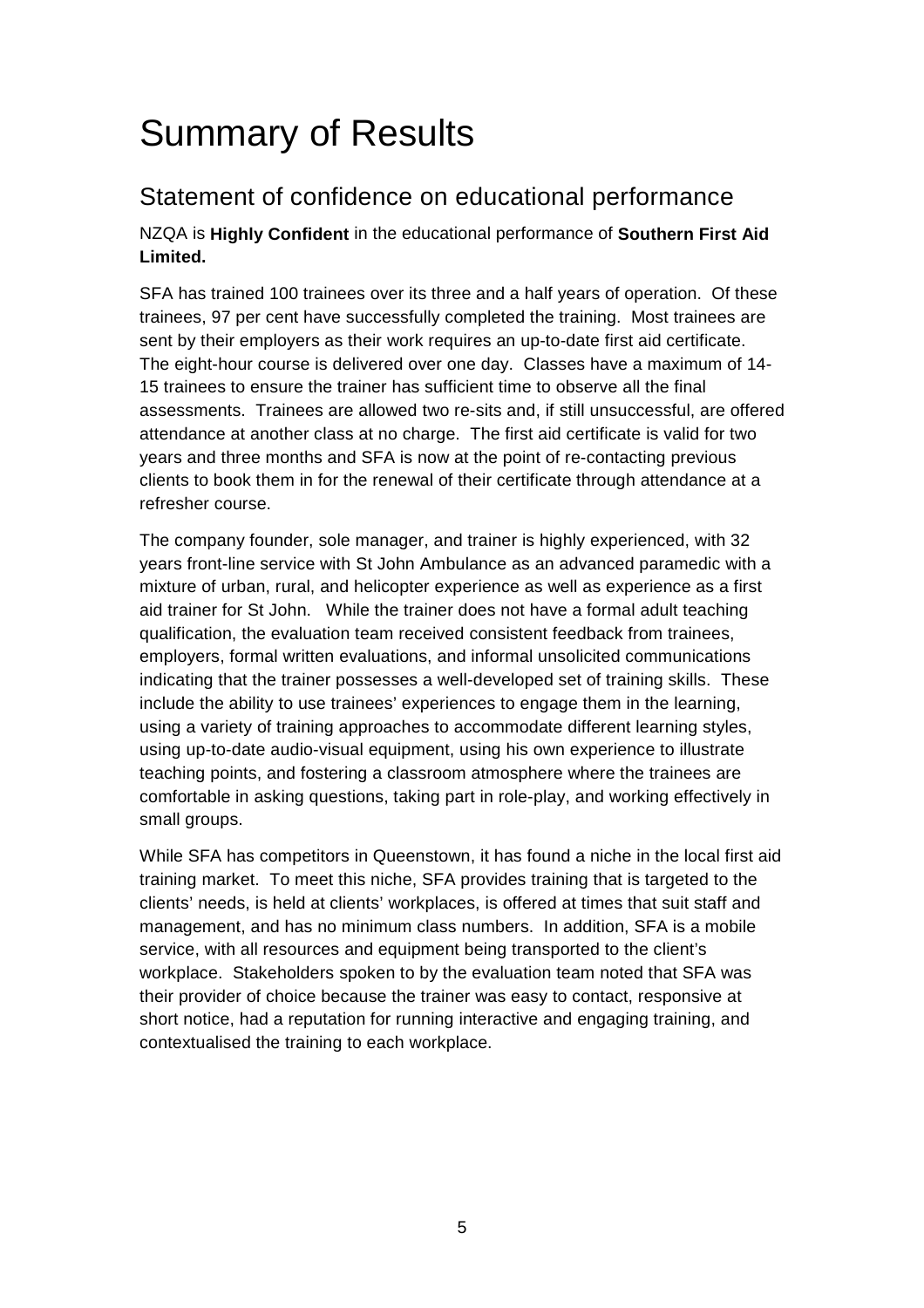### Statement of confidence on capability in self-assessment

#### NZQA is **Highly Confident** in the capability in self-assessment of **Southern First Aid Limited.**

SFA has processes and procedures that allow effective self-assessment to occur. These include regular feedback from trainees and their employers (which is collated and analysed to inform future training) and an annual audit that addresses a wide-ranging number of areas of the business, such as health and safety, customer satisfaction, data storage, and organisational purpose and direction. Regular review and updating of training materials has led to trainee workbooks that are comprehensive and easy to understand. SFA also provides additional information to trainees if required.

SFA understands that a sole operator requires external input to challenge and advise the business. This is achieved academically by an experienced moderator who assists SFA with preparation for NZQA moderation and the review of national external moderation results, and financially through an accountant. SFA undertakes an internal audit of the business annually, and as a result of the last audit has written up a new health and safety policy. Other ways the manager of SFA maintains currency is by attendance at New Zealand Resuscitation Council biannual conferences and through NZQA updates, St John updates, and relevant websites.

SFA also hires and sells first aid equipment such as automated external defibrillators. This represents 20 per cent of the business, with training accounting for the other 80 per cent. An excellent example of the interrelationship between the training and selling arms of SFA was provided by a stakeholder: 'SFA is flexible enough to incorporate company-specific issues into the training as well as providing vital advice on how we could improve the business in terms of first aid equipment'.

There is a clear vision for the business where the trainer wants to increase training occurrences but prefers to stay as a single operator without employees or contract staff. The only exception to this policy is one-off events such as an upcoming golf tournament where SFA may need to employ other appropriately trained people to meet requirements. The trainer is able to call on local people to work with him for this occasion. The evaluation team was impressed by SFA's readiness to seek and accept external input and the organisation's understanding of the importance of this input in evaluating the quality of its training product. An excellent example of this was the 2012 NZQA national external moderation results received on the day of the EER. The results were discussed briefly at the EER, and SFA will analyse them further with the external moderator and make any required adjustments to training materials and assessments.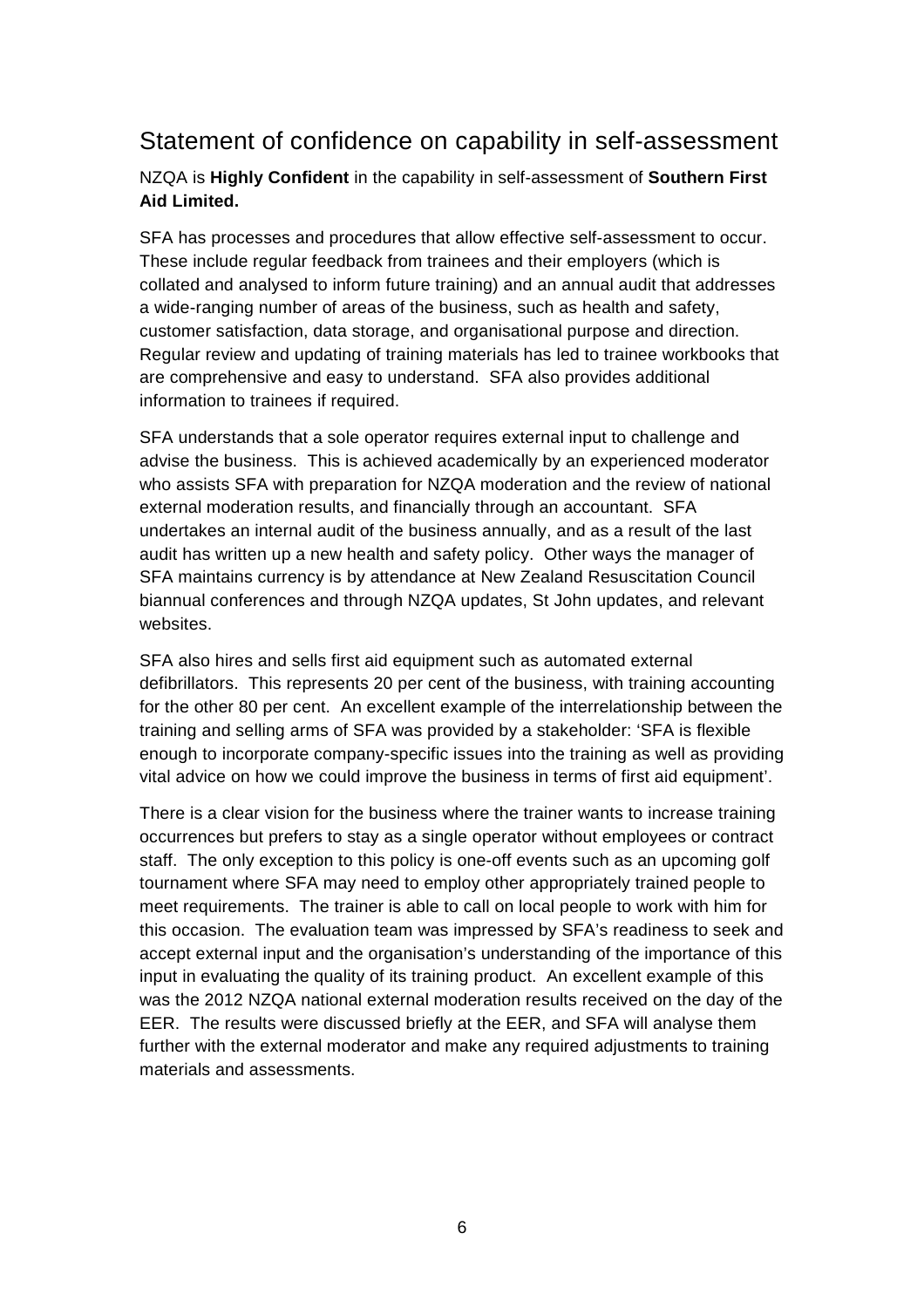## $Findings<sup>1</sup>$

 $\overline{a}$ 

#### 1.1 How well do trainees achieve?

The rating for performance in relation to this key evaluation question is **Excellent.**

The rating for capability in self-assessment for this key evaluation question is **Excellent.**

SFA has trained 100 trainees over its three and a half years of operation, with trainee numbers increasing from two in 2009, to 39 in 2010, 36 in 2011, and 23 to date in 2012, with three more courses booked for the week following the EER. Of these trainees, 97 per cent have successfully completed the training. Most trainees are sent by their employers as their work requires an up-to-date first aid certificate. The eight-hour course is delivered over one day. Classes have a maximum of 14- 15 trainees to ensure the trainer has sufficient time to observe all the final assessments. Trainees are allowed two re-sits and, if still unsuccessful, are offered the option of attending another class at no charge. After successful completion of the course, trainees are sent an attendance certificate in the mail a couple of weeks after the training is completed. It is valid for two years and three months, and SFA is now at the point of re-contacting previous clients for a renewal of their certificate. Queenstown has a transient workforce, often seasonal, so some former clients have moved out of their employment and out of the area. However, the manager reported that he is getting good uptake.

Trainees and employers contacted by the evaluation team confirmed that SFA training is targeted to the trainee's workplace, linked to trainees' previous experience, and helps them to acquire useful skills and knowledge. SFA has used this feedback to improve the way it records trainee results. Previously, trainee results were ticked off on a sheet, but SFA thought this could lead to errors so it now requires trainees to sign off on their results as a double-check for them and SFA. While the trainees spoken to hoped never to have to use their first aid skills, they reported increased confidence in their ability to know what to do should the occasion arise. They also appreciated that their colleagues had completed the training alongside them and that this built their collective first aid confidence and contributed to the knowledge of first aid in their work community.

 $1$  The findings in this report are derived using a standard process and are based on a targeted sample of the organisation's activities.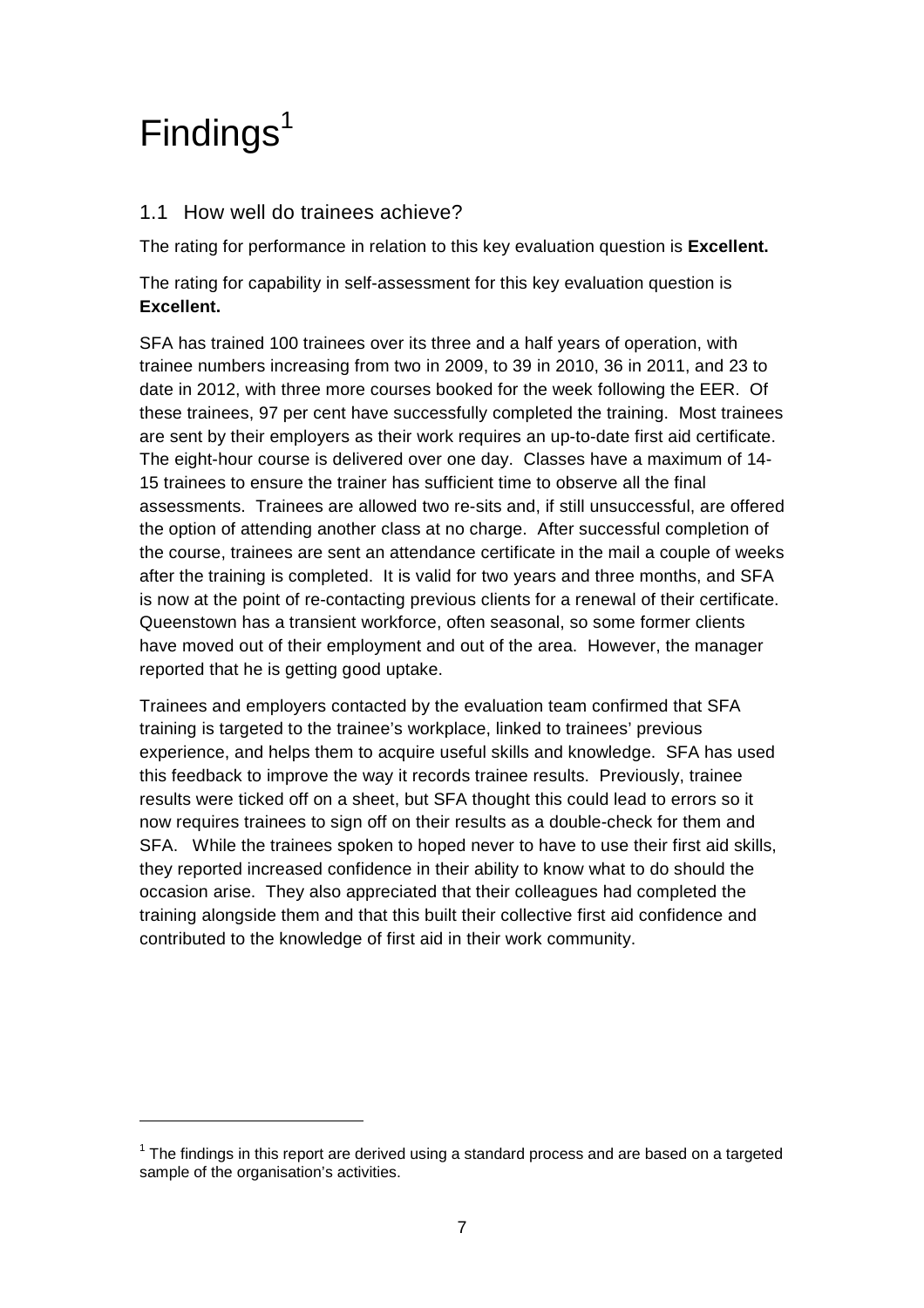#### 1.2 What is the value of the outcomes for key stakeholders, including trainees?

The rating for performance in relation to this key evaluation question is **Excellent.**

The rating for capability in self-assessment for this key evaluation question is **Excellent.**

SFA trains a wide range of corporate and community groups, such as hotel employees, adventure tourism clients, and an organisation that offers home-based childcare. SFA adds value to this training by being easy to contact and responsive at short notice, having flexible training days and times, having the ability to bring all the equipment to a client's workplace, and by contextualising the training to the needs of the client. Sometimes this means teaching beyond the unit standard requirements. As a sole trainer, the manager of SFA is able to control the quality of the training and resources offered.

A good indication of the positive regard in which SFA is held is that some of the organisations he trains in Queenstown have national agreements with other first aid providers but have decided to use SFA. This informal benchmarking reflects the flexibility and responsiveness that a small business can offer compared with a larger organisation. The evaluation team spoke to a variety of stakeholders and the feedback received was similar and consistently positive. For example, all the stakeholders noted that the training was practical, interesting, and related to their previous experiences with first aid, and that the trainer used his extensive experience to illustrate and emphasise training points.

In one day of intensive training, trainees can gain two level 2, 1-credit unit standards: 26551 Provide first aid for life threatening conditions and 26552 Demonstrate knowledge of common first aid conditions and how to respond to them. These may help them to be appointed as a safety officer in their workplace, undertake employment, or help them to gain a role in an early childhood centre or effectively manage a first aid incident with their own children. SFA contributes to a safer community as the greater the number of trained first aiders the greater the possibility that there will be a person available to assist others in an emergency situation.

#### 1.3 How well do programmes and activities match the needs of trainees and other stakeholders?

The rating for performance in relation to this key evaluation question is **Excellent.**

The rating for capability in self-assessment for this key evaluation question is **Excellent.**

Trainees enrol when they attend the class. The unit standard and assessment requirements are carefully explained. Trainees spoken to by the evaluation team said they were well prepared for the assessments and confident that they would pass, with several trainees noting that there were no surprises. They also noted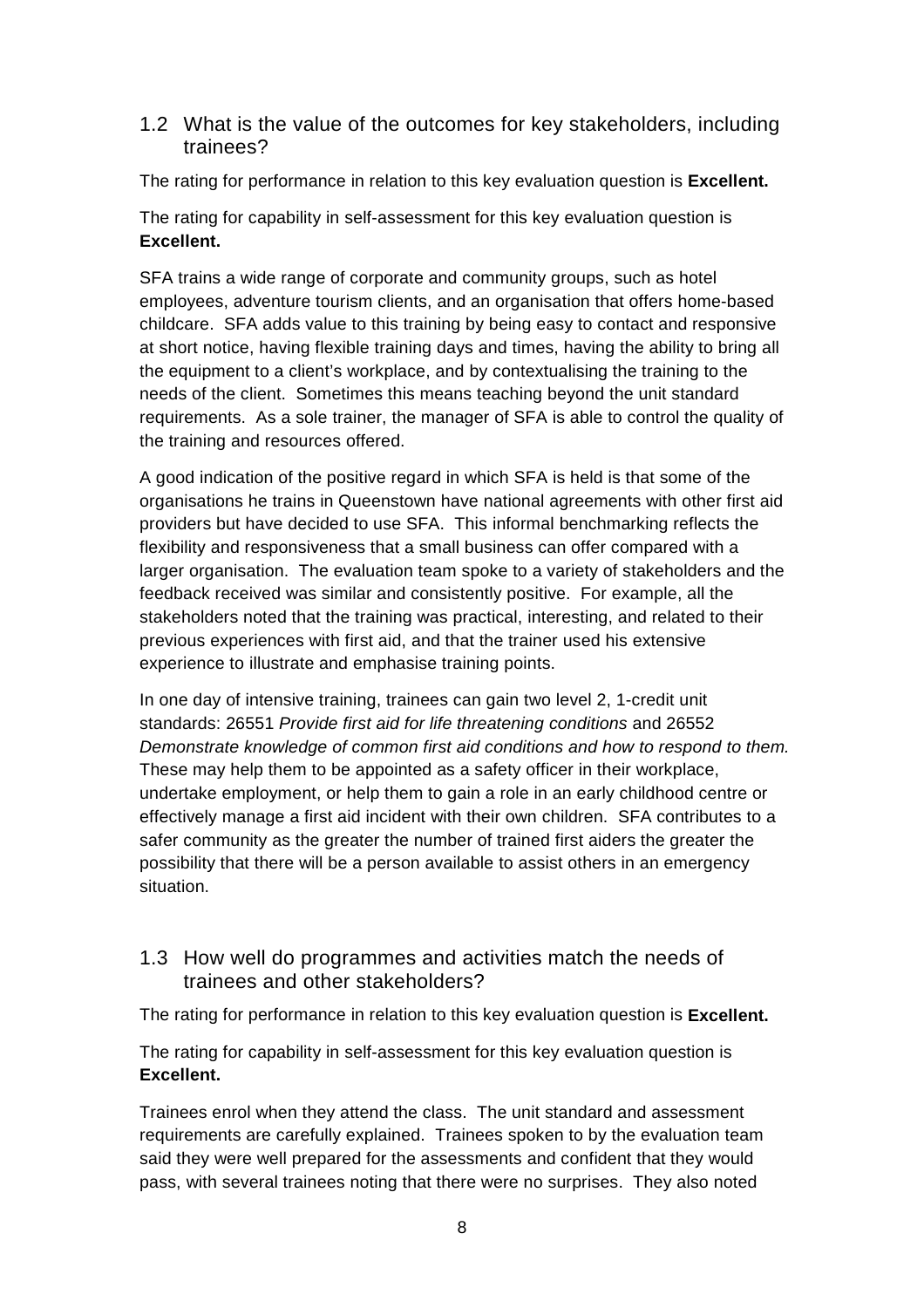that the relationship between the trainees and the trainer was relaxed, that the trainer gave clear instructions and was easy to understand, and that the expectations of the course were made explicit. The programmes and activities match the needs of stakeholders by having maximum class numbers of 14-15 trainees, by running classes for very small numbers of trainees, and by SFA charging competitive fees.

Besides first aid training, SFA also sells and hires out first aid equipment such as automated external defibrillator machines, devices that send an electric shock to the heart and can restore the natural heart rhythm to a person suffering a cardiac arrest. These machines do not need experts to operate them and they significantly increase survival rates. All of the equipment sold or hired complies with New Zealand government standards such as those for OSH (Department of Labour Occupational Safety and Health), Maritime New Zealand, and the Civil Aviation Authority. This part of the SFA business accounts for approximately 20 per cent of overall business and is an important aspect of SFA's commitment to making the community a safer place.

SFA has successfully responded to its clients by being flexible around delivery times and locations – for example training in the evenings and weekends – and by having a mobile trailer complete with resources and mannequins which can be used on site at client workplaces. The organisation has also been quick to offer the new first aid unit standards, 25459 Provide first aid for young children (1 credit), 26551 Provide first aid for life threatening conditions (1 credit), and 26552 Demonstrate knowledge of common first aid conditions and how to respond to them (1 credit). SFA has sought stakeholder feedback on standards 26551 and 26552. These two standards form the workplace first aid certificate and can be completed in one day compared with the two days required for the standards they replace. Stakeholder feedback from both trainees and their employers has been positive – the new standards are more appropriate for community first aid requirements.

#### 1.4 How effective is the training?

The rating for performance in relation to this key evaluation question is **Excellent.**

The rating for capability in self-assessment for this key evaluation question is **Excellent.**

The company founder, sole manager, and trainer is highly experienced, with 32 years front-line service with St John Ambulance as an advanced paramedic, and with a mixture of urban, rural, and helicopter experience as well as experience as a first aid trainer for St John. In addition, he was also a front-line first aider at a hydro electric power station, was part of a communications team, and has attended many types of emergencies. While the trainer does not have a formal adult teaching qualification, the evaluation team received consistent feedback from trainees, employers, and through formal written evaluations and informal unsolicited communications indicating that he possesses a well-developed set of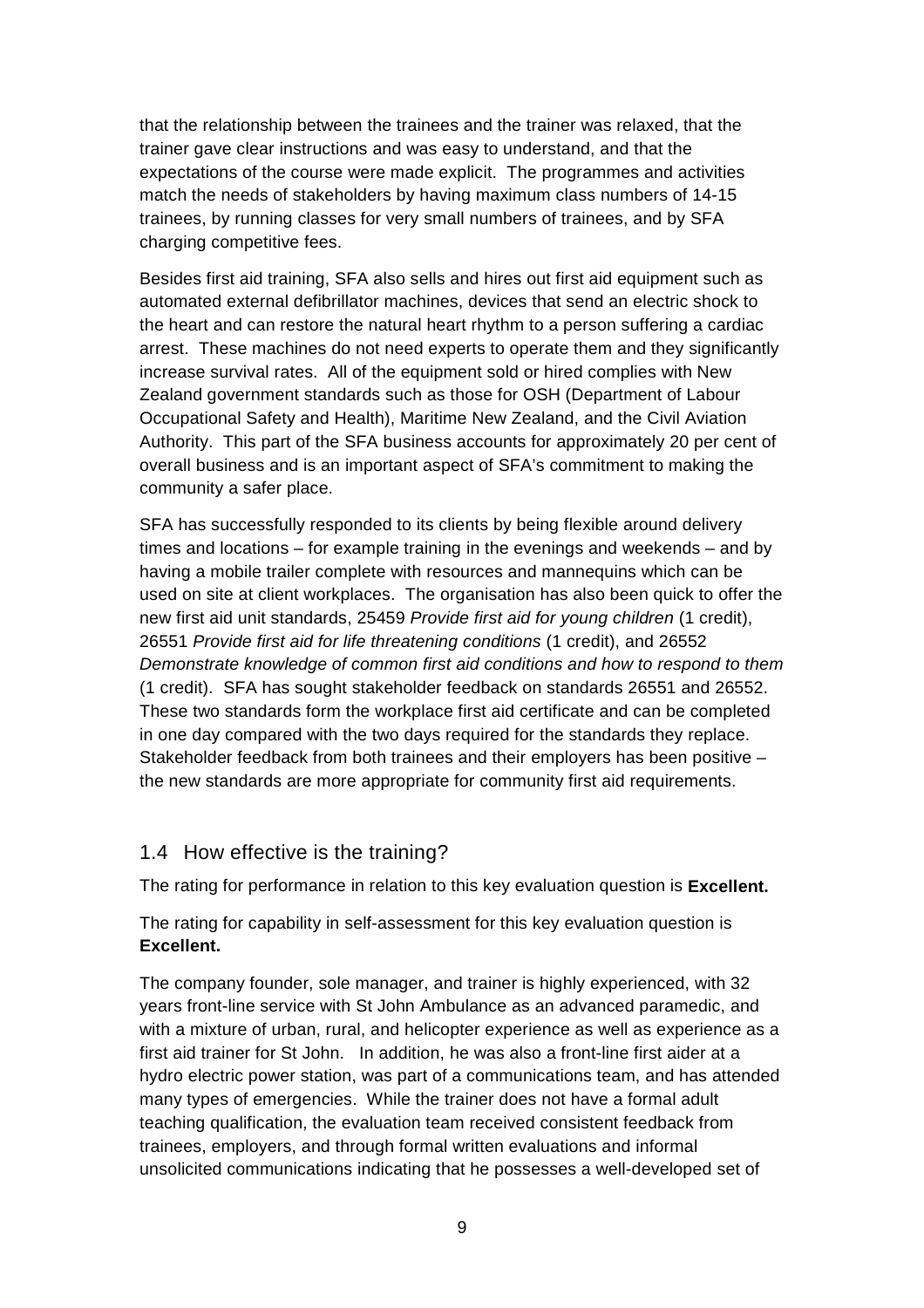training skills. These include the ability to use trainees' experiences to engage them in the learning, using a variety of training approaches to accommodate different learning styles, using up-to-date audio-visual equipment, using his own experience to illustrate teaching points, and fostering a classroom atmosphere where trainees are comfortable to ask questions, take part in role-plays, and work effectively in small groups. The trainer uses this wide-ranging experience in a number of first aid roles to provide practical, interesting, relevant training that is planned and structured for the benefit of learners. A good example of the effectiveness of the training was noted by a trainee who stated: 'I found the oral questioning very helpful as a reinforcement of the day's learning. We forget about 90 per cent of what we learn by the next day, if not revised'.

Trainees and their managers spoken to by the evaluation team described the training as fun, comprehensive, interesting, and related to their own experiences and real life. They enjoyed the variety in the training approach which included working with others, role-plays, and understanding the written material. The course workbooks are well written in plain English, updated regularly to reflect the latest unit standard requirements, easy to understand, and can be used as a resource post-training. The 2012 NZQA national external moderation results were received on the day of the EER. These were discussed briefly at the EER and SFA will analyse the results further with the external moderator and make any required adjustments to training materials.

#### 1.5 How well are trainees guided and supported?

The rating for performance in relation to this key evaluation question is **Excellent.**

The rating for capability in self-assessment for this key evaluation question is **Excellent.**

SFA provides guidance and support to trainees by having access to a reader/writer if required, promoting an inclusive learning environment, and by taking extra time with trainees on a one-to-one basis. Several stakeholders noted that the trainer is particularly supportive of non-native speakers of English, working with them after class and individually to help them to understand training concepts. Several trainees in this situation had been very reluctant to attend the training but had successfully completed the day with increased confidence and first aid awareness. The ability to listen actively to trainees, adapt the training accordingly, and minimise barriers to learning is a strength of the training that SFA provides.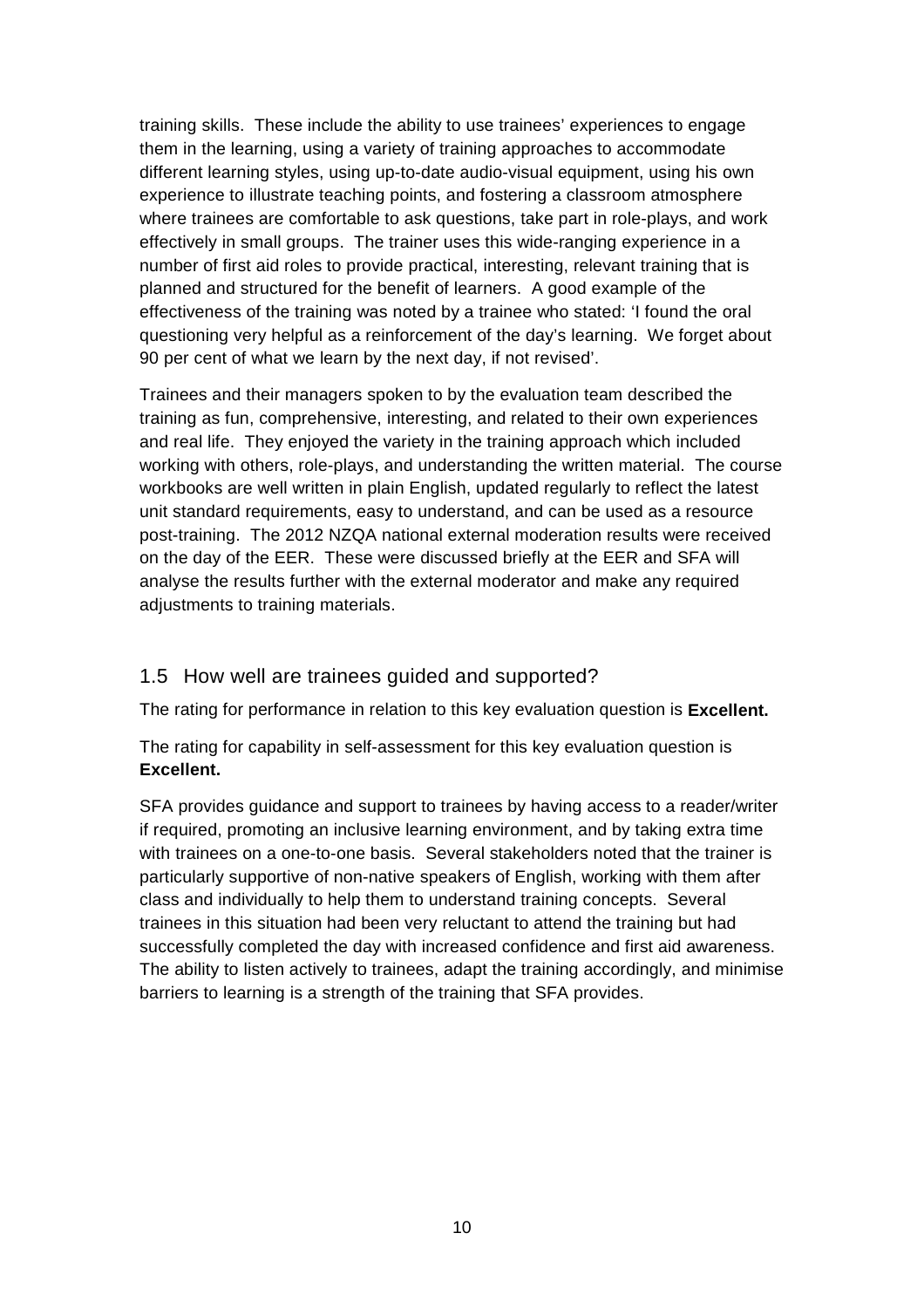#### 1.6 How effective are governance and management in supporting educational achievement?

The rating for performance in relation to this key evaluation question is **Excellent.**

The rating for capability in self-assessment for this key evaluation question is **Excellent.**

SFA supports educational achievement by collecting, collating, and analysing stakeholder feedback for any trends, maintaining collegial contacts through attendance at New Zealand Resuscitation Council biannual conferences, gaining external input about the validity and consistency of assessment through an experienced external moderator, keeping up to date with the latest resources, and by having direct contact with all the stakeholders involved in his business. This includes the trainees, the managers of the organisations he trains for, the businesses that hire his first aid equipment, and the community contacts that he has gathered after living in the area for some time. He also conducts an annual audit of the services SFA offers, which is used to reflect on all aspects of the business, from advertising to data storage to the risk management policy.

SFA takes an approach that is practical, friendly, open, and organised. Courses can be run at short notice with no fixed minimum trainee numbers, giving the organisation an edge over the competition. Excellent resources and word-of-mouth recommendations, in combination with the Queenstown location, have enabled SFA to offer targeted training to a wide range of tourism and community businesses, all of whom have a significant and ongoing demand for staff with first aid training certificates.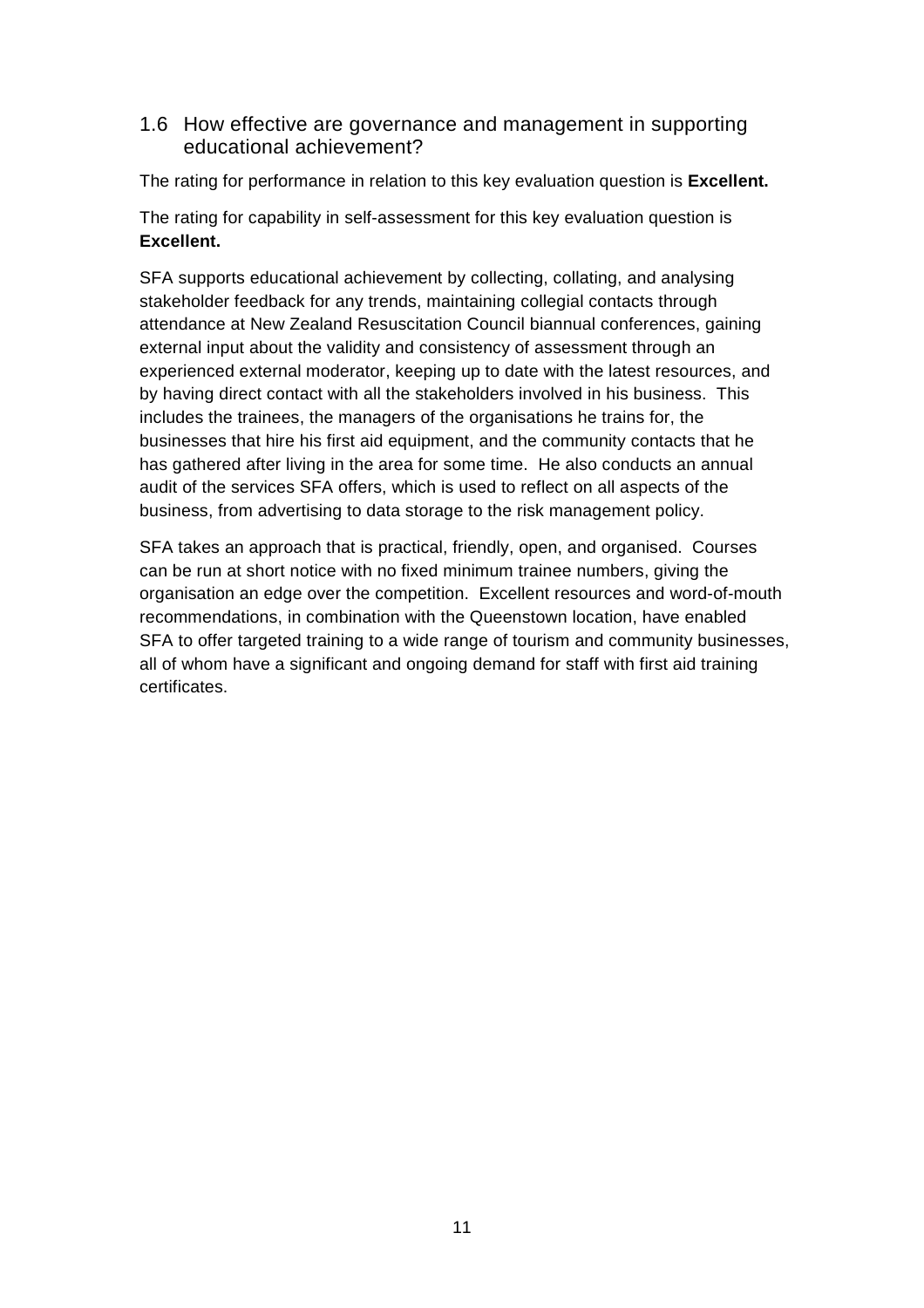### Focus Areas

This section reports significant findings in each focus area, not already covered in Part 1.

#### 2.1 Focus area: Governance, management, and strategy

The rating in this focus area for educational performance is **Excellent.** The rating for capability in self-assessment for this focus area is **Excellent.** 

#### 2.2 Focus area: Workplace First Aid

The rating in this focus area for educational performance is **Excellent.**

The rating for capability in self-assessment for this focus area is **Excellent.**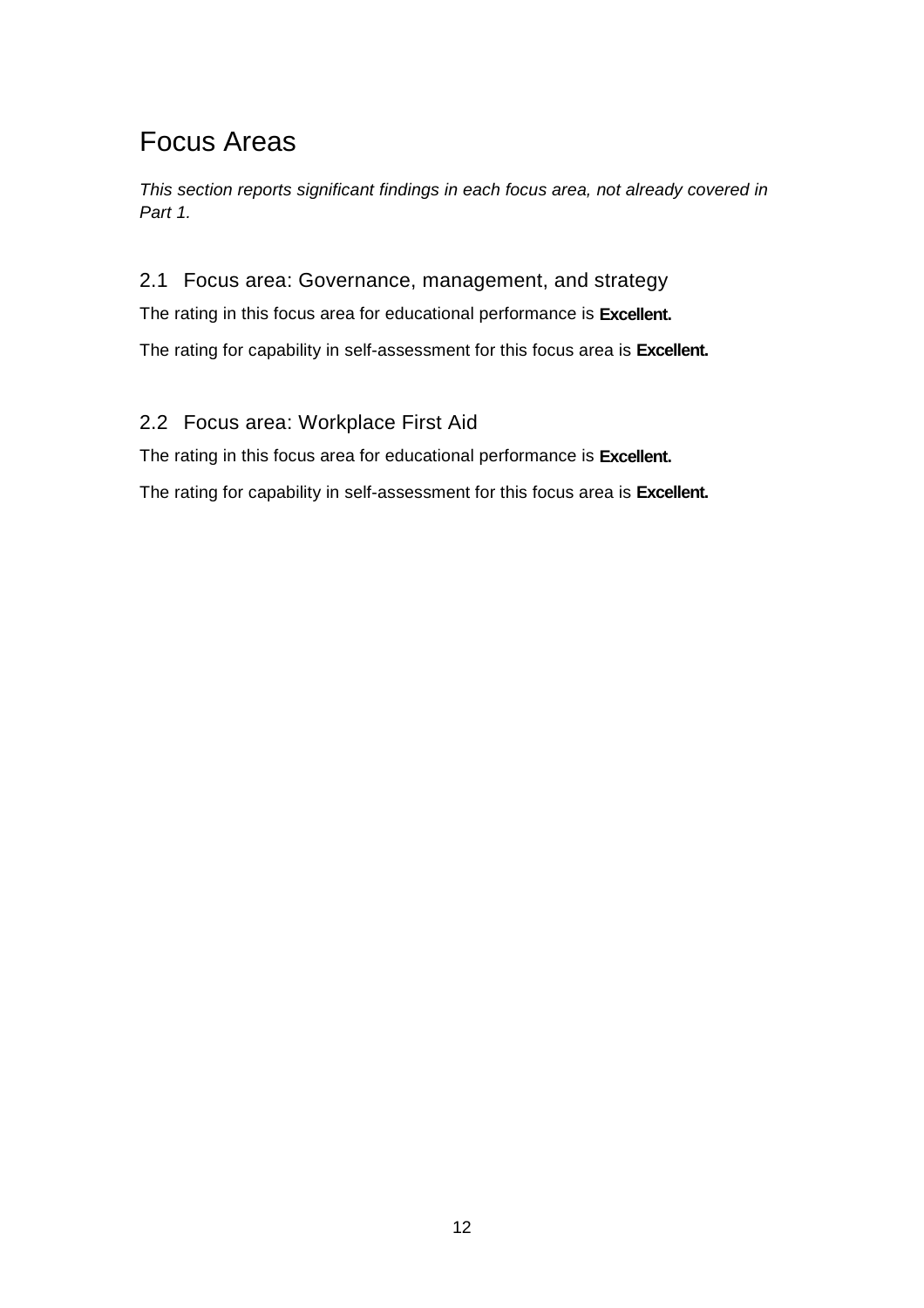## Recommendations

There are no recommendations arising from the external evaluation and review, other than those expressed or implied within the report.